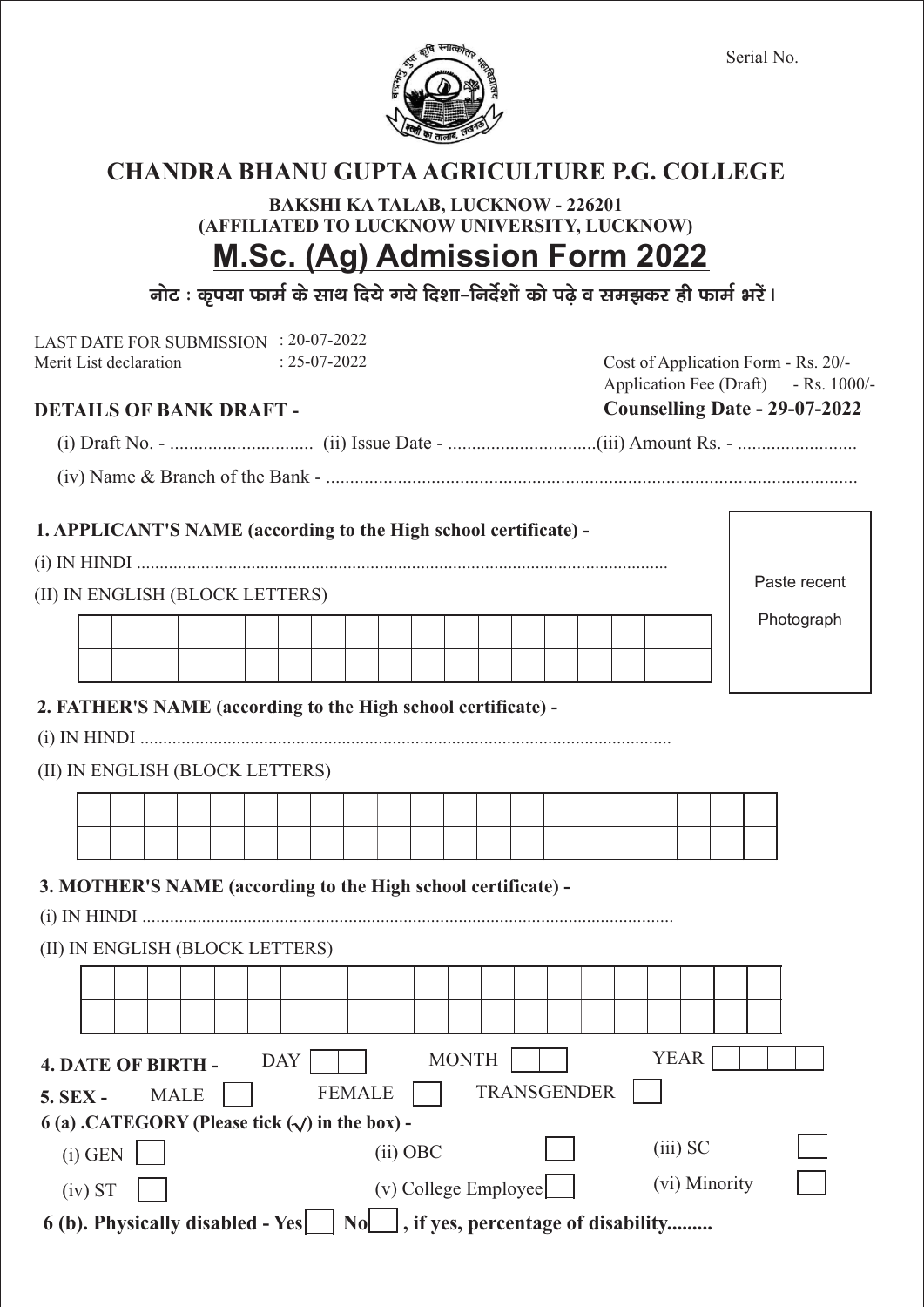| 7. Aadhar No.:                                                                            |  |  |  |             |  |  |  |  |                                              |
|-------------------------------------------------------------------------------------------|--|--|--|-------------|--|--|--|--|----------------------------------------------|
| 8. QUALIFYING EXAMINATION (Please tick $(\sqrt{})$ in appropriate box) -<br>(I) Appearing |  |  |  | (ii) Passed |  |  |  |  |                                              |
| 9. NAME OF THE UNIVERSITY, Whether you passed B.Sc. (Ag.)                                 |  |  |  |             |  |  |  |  |                                              |
| 10. ADDRESS -                                                                             |  |  |  |             |  |  |  |  |                                              |
| (a) Mailing Address -                                                                     |  |  |  |             |  |  |  |  | (b) Permanent Address - (as per aadhar card) |
|                                                                                           |  |  |  |             |  |  |  |  |                                              |
|                                                                                           |  |  |  |             |  |  |  |  |                                              |
|                                                                                           |  |  |  |             |  |  |  |  |                                              |
|                                                                                           |  |  |  |             |  |  |  |  |                                              |
|                                                                                           |  |  |  |             |  |  |  |  |                                              |
|                                                                                           |  |  |  |             |  |  |  |  |                                              |

#### **11. DECLARATION -**

I ..................................................................................... hereby declare that all the particulars stated above have been filled by me in my hand writing and true to the best of my knowledge and belief no fact has been suppressed/distorted. I have read the instructions and I Shall abide by the terms and conditions therein. In case, any information furnished by me is found wrong at any stage then my candidature for the admission be cancelled outright without giving me any opportunity and further disciplinary action be also taken against me including cancellation of admission/degree acquired. Further, if admitted I promise to abide by the rules and norms of discipline of the college.

| Signature of Candidate                                                                                                           | Signature of Father/Guardian |  |  |  |  |  |  |
|----------------------------------------------------------------------------------------------------------------------------------|------------------------------|--|--|--|--|--|--|
|                                                                                                                                  |                              |  |  |  |  |  |  |
| <b>CERTIFICATE IN RESPECT OF SON/DAUGHTER/SPOUSE OF THE EMPLOYEE</b><br>of C.B. Gupta Agriculture, P. G. College B.K.T., Lucknow |                              |  |  |  |  |  |  |
|                                                                                                                                  |                              |  |  |  |  |  |  |
|                                                                                                                                  |                              |  |  |  |  |  |  |

to an Msc. (Ag.) programmes through merit 2022 holds the regular post of .....................in this College.

Place : Bakshi Ka Talab

Date : / / 2022 Signature with seal of the Principal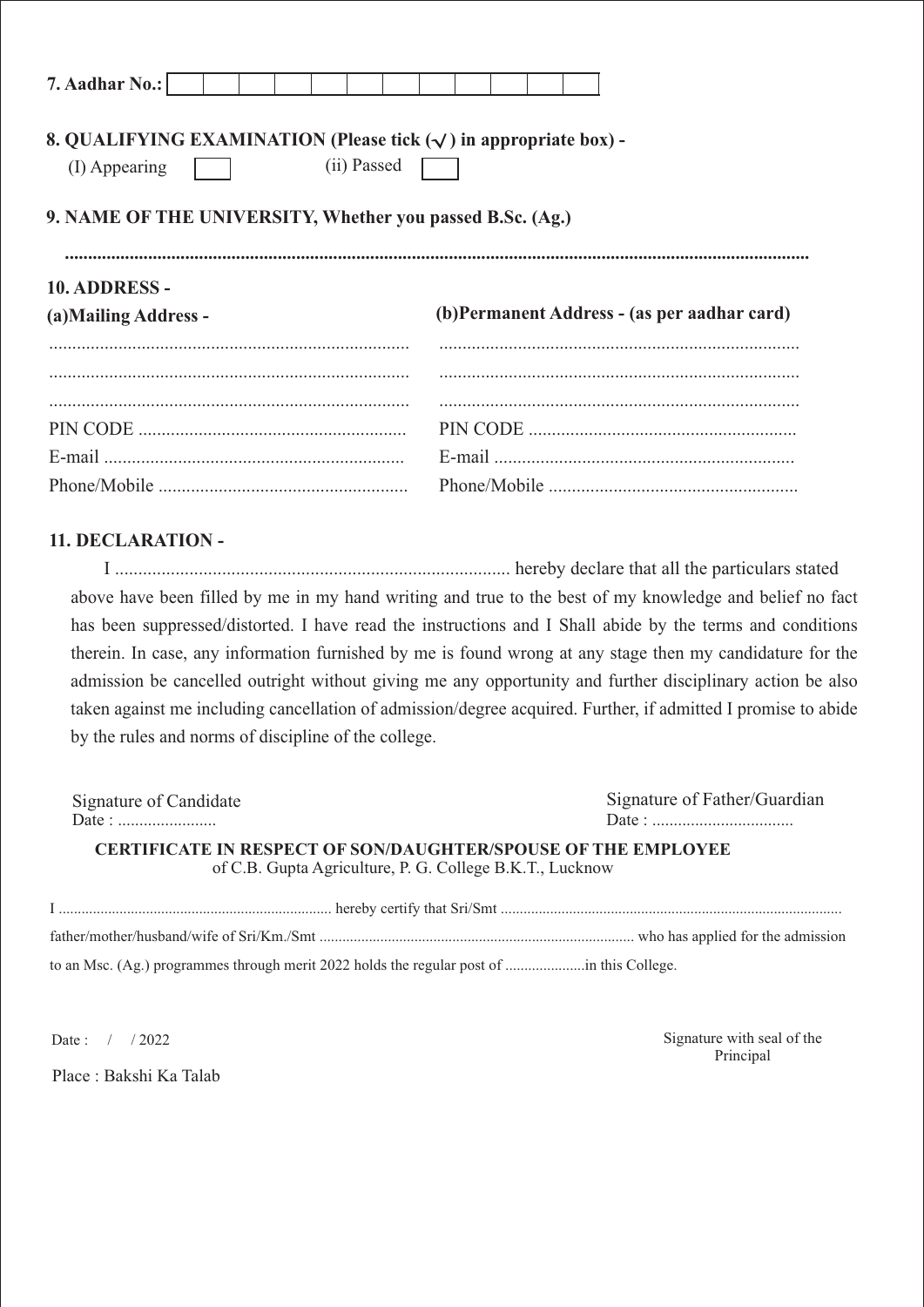## अभ्यर्थियों के लिए आवश्यक निर्देश

### (यह पष्ठ अभ्यर्थी अपने पास रखें)

1. एम0एससी0 (कृषि) में प्रवेश हेतु न्यूनतम अर्हता बी0एससी (कृषि / उद्यान विज्ञान) है जो भारत के किसी भी मान्यता प्राप्त विश्वविद्यालय से उत्तीर्ण की हो।

2. महाविद्यालय में एम0एससी0 (कृषि) के अन्तर्गत उद्यान विज्ञान, कृषि प्रसार, शस्य विज्ञान तथा मृदा एवं कृषि रसायन विज्ञान विषयों में पाठ्यक्रम संचालित है, जिसमें अभ्यर्थी का चयन बी0एससी0 (कृषि) की मेरिट के अनुसार काउन्सिलिंग द्वारा किया जायेगा। प्रत्येक विषय में सीटों की संख्या 30 है।

3. आवेदन-पत्र सभी प्रकार से पूर्ण होना चाहिए। अपूर्ण एवं त्रुटिपूर्ण आवेदन पत्र निरस्त कर दिया जायेगा जिसका उत्तरदायित्व स्वयं छात्र का होगा।

4. यदि कोई अभ्यर्थी महाविद्यालय के कर्मचारी के पुत्र / पुत्री / पति / पत्नी की क्षेणी में आवेदन करता है तो उसे प्राचार्य से आवेदन पत्र पर अंकित प्रमाण पत्र को प्रमाणित कराना अनिवार्य होगा ।

5. चन्द्रभानु गुप्त कृषि स्नातकोत्तर महाविद्यालय से उत्त्तीर्ण छात्रों के लिए एम0एससी (कृषि) में प्रवेश हेतु 5 प्रतिशत का वेटेज दिया जायेगा।

6. यदि कोई अभ्यर्थी आवेदन पत्र में गलत सूचना देता है अथवा अभ्यर्थी गलत सूचना के आधार पर प्रवेश पा जाता है तो पता लगने पर उसका प्रवेश निरस्त कर दिया जायेगा, जिसके लिए वह स्वयं उत्तरदायी होगा।

7. आवेदन पत्र भेजने से पहले अभ्यर्थी को पूर्ण रूप से सुनिश्चित कर लेना चाहिए कि वह एम.एससी. (कृषि) में प्रवेश हेतू निर्धारित अर्हता पूर्ण करता है अथवा नहीं क्योकि निर्धारित अर्हता के अभाव में प्रवेश संभव नहीं होगा तथा प्रवेश शुल्क / शिक्षण शुल्क / अन्य शुल्क किसी भी दशा में महाविद्यालय में जमा करने के उपरान्त वापस नहीं किया जायेगा। अभ्यर्थी द्वारा भविष्य में शुल्क वापसी का कोई दावा स्वीकार नहीं किया जायेगा।

8. आवेदन पत्र में सारी प्रविष्टियां अभ्यर्थी द्वारा साफ–साफ भरी जानी चाहिए। किसी प्रकार की कटिंग तथा ओवरराइटिंग नही होनी चाहिए।

9. एम0एससी0 (कृषि) पाठ्यक्रम में प्रवेश लेने के लिए बी0एससी0 (कृषि) उत्तीर्ण परीक्षा ICAR के नियमानुसार होना चाहिए।

10. आवेदन-पत्र के साथ प्रवेश परीक्षा रू0 1000 / - का राष्ट्रीयकृत बैंक से जारी बैंक ड्राफ्ट जो "Principal, C.B. Gupta Ag. P.G. College B.K.T., Lucknow के नाम देय हो, संलग्न करें अथवा महाविद्यालय की साइट पर जाकर Online Fee payment पोर्टल के माध्मय से शुल्क का भुगतान कर सकते है जिसकी रसीद प्रिन्ट कर आवेदन फार्म के साथ अवश्य संलग्न करना होगा। बिना प्रवेश शुल्क के आवेदन पत्र निरस्त कर दिया जायेगा। शुल्क केवल बैंक ड्राफ्ट अथवा महाविद्यालय के Online

Fee payment पोर्टल के माध्यम से ही स्वीकार होगा, नकद या चेक द्वारा भुगतान मान्य नहीं होगा। 11. प्रवेश हेतू आवेदन – पत्र जमा करने की अन्तिम तिथि 20.07.2022 तक महाविद्यालय को प्राप्त हो जाना चाहिए। निर्धारित तिथि के बाद प्राप्त होने वाले आवेदन पत्रों पर विचार नही किया जायेगा। आवेदन पत्र के साथ बी0एससी0 (कृषि) अन्तिम वर्ष / अष्टम सेमेस्टर के अंकपत्र की छायाप्रति अवश्य संलग्न करें जिससे प्रवेश हेतू मेरिट सूची बनाई जा सके।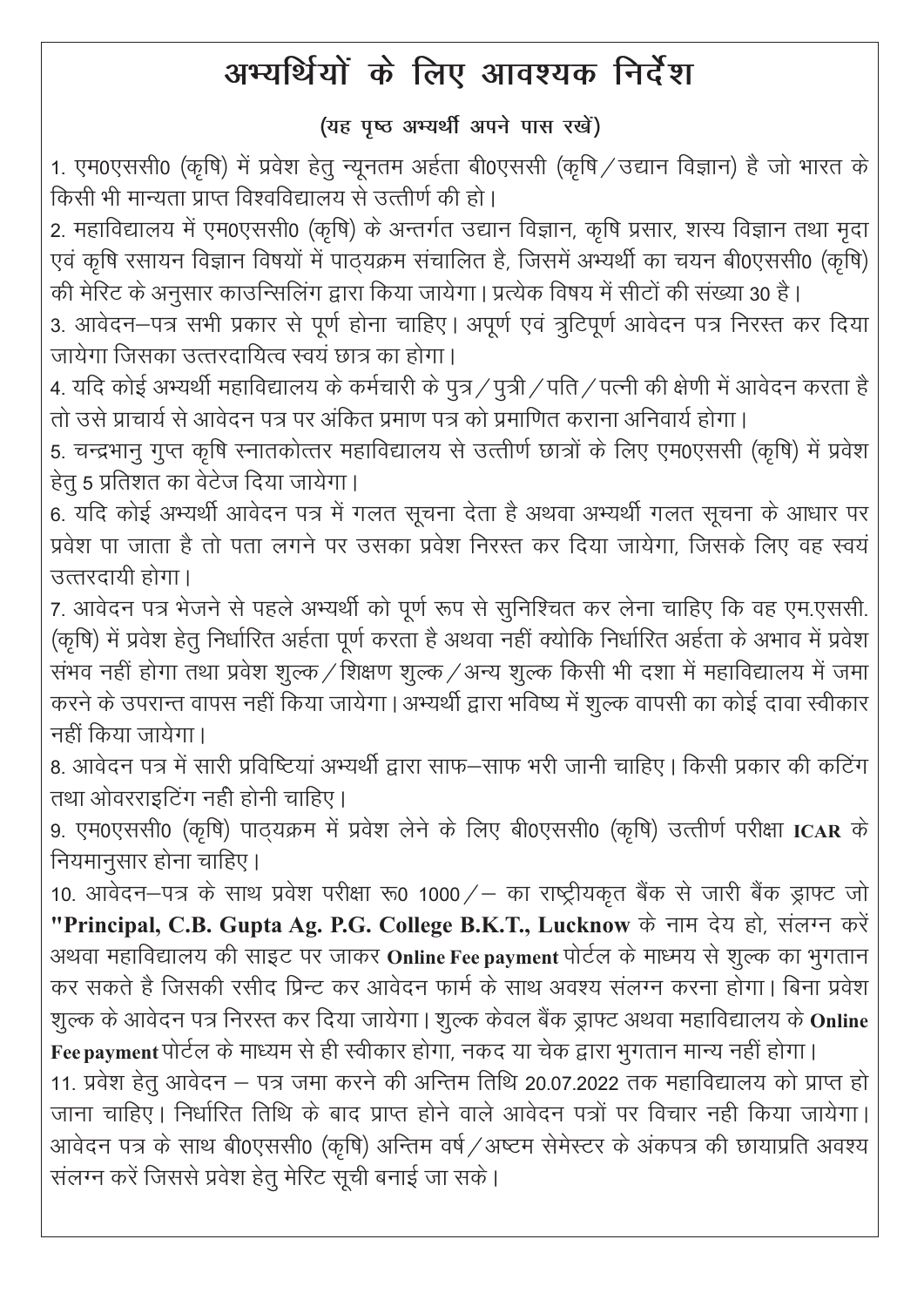12. विदेशी छात्रों हेतु 03 सीटें सुरक्षित हैं परन्तु ऐसे छात्रों की उपलब्धता न होने पर काउन्सिलिंग के समय बची हुई सीटें नियमानुसार भर दी जायेगी।

13. एमएससी (कृषि) में प्रवेश हेतु मेरिट सूची महाविद्यालय के सूचना पट अथवा महाविद्यालय की वेबसाइट पर उपलब्ध रहेगो। बी0एससी0 (कृषि) अन्तिम वर्ष के अंक पत्र के अभाव में सम्बन्धित छात्र / छात्रा को मेरिट सूची में सम्मिलित नहीं किया जा सकेगा।

14. दिनांक 25.07.2022 को एम0एससी0 (कृषि) में प्रवेश हेतु योग्यता सूची (मेरिट लिस्ट) जारी की जायेगी तथा काउन्सिलिंग दिनांक 29.07.2022 को प्रातः 10 बजे से प्रारम्भ होगी। काउन्सिलिंग के समय निर्धारित शुल्क का बैंकड्राफ्ट जो राष्ट्रीयकृत बैंक से जारी "Principal, C.B. Gupta Ag. P.G. College B.K.T., Lucknow के नाम देय हो, अथवा महाविद्यालय की साइट पर जाकर Online fee Payment पोर्टल के माध्मय से शुल्क का भुगतान कर सकते है, जिसकी रसीद डाउनलोड कर एक प्रति आवेदन फार्म के साथ अवश्य प्रस्तत करना होगा।

15. आवेदन–पत्र के साथ हाईस्कूल अंकपत्र व प्रमाणपत्र तथा बी0एससी0 (कृषि) अन्तिम सेमेस्टर/वर्ष के अंकपत्र की छाया प्रतियां / इण्टरनेट की प्रति संलग्न करना आवश्यक है। उपरोक्त के अभाव में आवेदन पत्र निरस्त कर दिया जायेगा, जिसकी पूर्ण जिम्मेदारी अभ्यर्थी की स्वयं होगी।

16. अन्य पिछड़ावर्ग /अनुजा0 /अनु0ज0जा0 / अन्य वेटेज का लाभ लेने वाले छात्र सक्षम अधिकारी द्वारा जारी प्रमाणपत्र की छायाप्रति संलग्न करें।

17. कम्प्यूटर ब्लॉक में हाईस्कूल प्रमाण पत्र के अनुसार माता व पिता के नाम से पहले श्रीमती / श्री का प्रयोग न करें तथा एक खाने में केवल एक ही अक्षर का प्रयोग करें जैसे :–

 $V$  I K A S K U M A R S I N G H

18. प्रवेश से सम्बन्धित समस्त सूचनायें महाविद्यालय के नोटिस बोर्ड एवं महाविद्यालय की वेबसाइट cbgagcollege.org पर उपलब्ध रहेगी। छात्र प्रवेश फार्म पर अपना मोबाइल नं0 स्पष्ट अंकित करें, जिससे आवश्यकता पडने पर मोबाइल फोन से भी सुचित किया जा सके।

19. उक्त पाठयक्रमों की कक्षायें दिनांक 05.08.2022 से सचालित होगी।

20. प्रवेश हेतू किसी तरह का पत्राचार नहीं किया जायेगा।

21- आवेदन पत्र भेजने का पता $-$ 

#### <u>पाचार्य</u>

चन्द्रभानु गुप्त कृषि स्नातकोत्तर महाविद्यालय बख्शी का तालाब. **y[kuÅ & 226201**